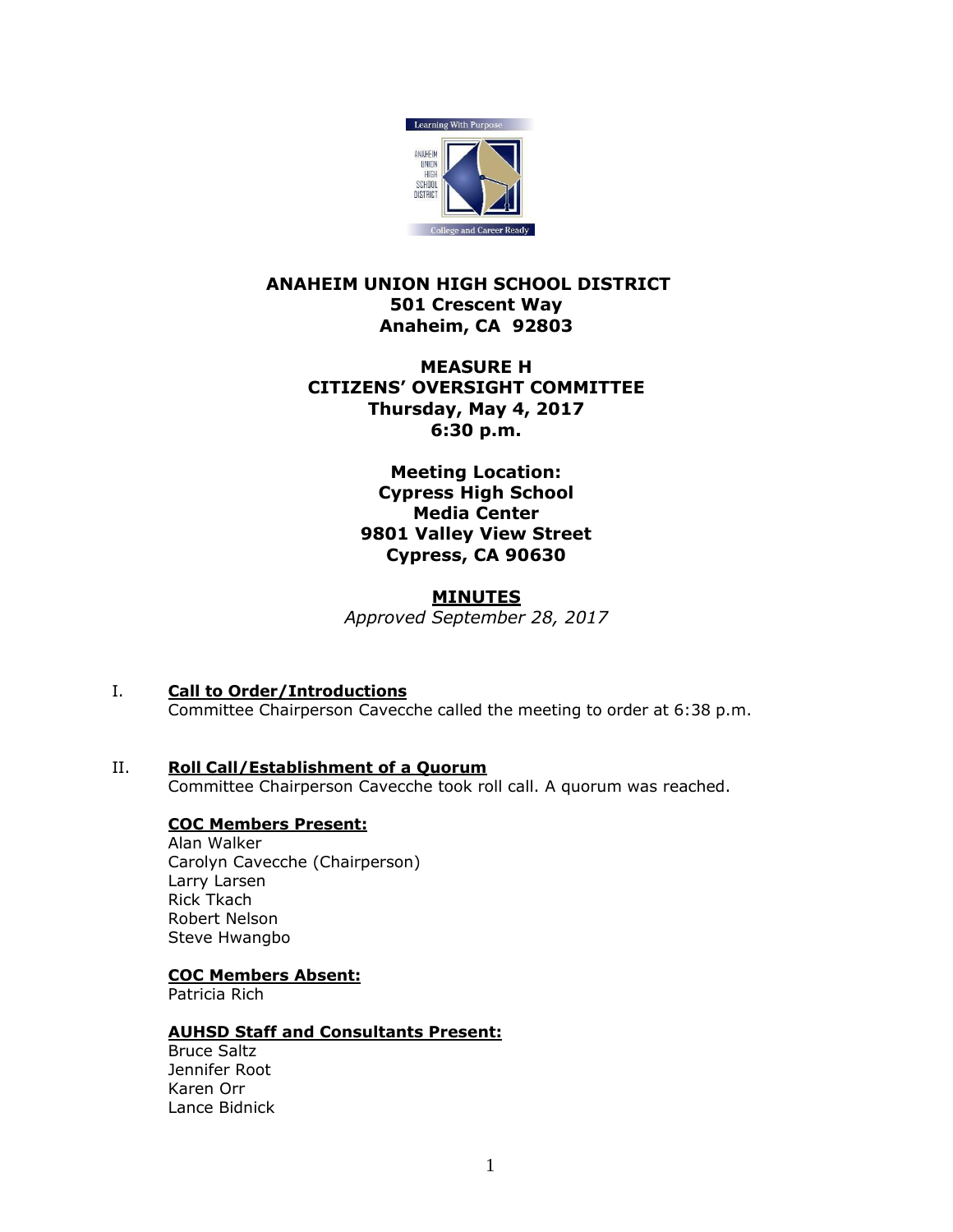Patricia Neely

#### III. **Adoption of Agenda and Approval of Minutes**

Committee member Larry Larsen made a motion that was seconded by member Robert Nelson to:

- Adopt the agenda of the May 4, 2017 COC meeting
- Approve the minutes of the February 6, 2017 COC meeting

All committee members agreed and the agenda was adopted, and the minutes were approved.

#### IV. **Public Comment**

There were no public comments.

### V. **Staff Update on Measure H Program**

Leslie Sydnor presented an update of the Katella High School-DROPS Site Improvement project, which is approximately 99% complete. Ms. Sydnor discussed the budget, the remaining punch list work and the project's expenditures. Many committee members attended the Ribbon Cutting Ceremony/Grand Opening event on April 4, 2017.

Patricia Neely discussed Dale Junior High School's modernization and new construction project. The design of the project's scope is being approached in three phases but will be bid as one package. She discussed the budget, the schedule and the project's expenditures to date. Square foot costs for modernization and for new construction were shown on the update as requested by the committee. Mrs. Neely informed that the modernization package would be submitted to the Division of the State Architect (DSA) for plan check in June 2017.

Leslie Sydnor presented an update on the Cypress High School Site Improvement Project which was submitted to the Division of the State Architect (DSA) for plan check in December 2016. She informed that the project has not yet received approval as of the date of the COC meeting.

Patricia Neely presented an update on the Oxford Academy Music and STEAM Lab project. This project is minimally funded with Measure H dollars, mainly for technology upgrades, furniture, safety and security.

Patricia Neely also discussed the 2017-18 implementation of  $21^{st}$  Century classroom furniture and upcoming Measure H projects as follows:

- Oxford Academy Security Fencing, Cameras and Locks<br>• Brookhurst JHS Security Fencing
- Brookhurst JHS Security Fencing
- District Office Security Measures Flooring (Phase 1)
- Kennedy HS Parking Lot Improvements
- Savanna HS Parking Lot Improvements
- Sycamore JHS Parking Lot and Fencing Improvements
- Security Site Fencing Various Sites
- Walker JHS Modernization
- Hope School Modernization